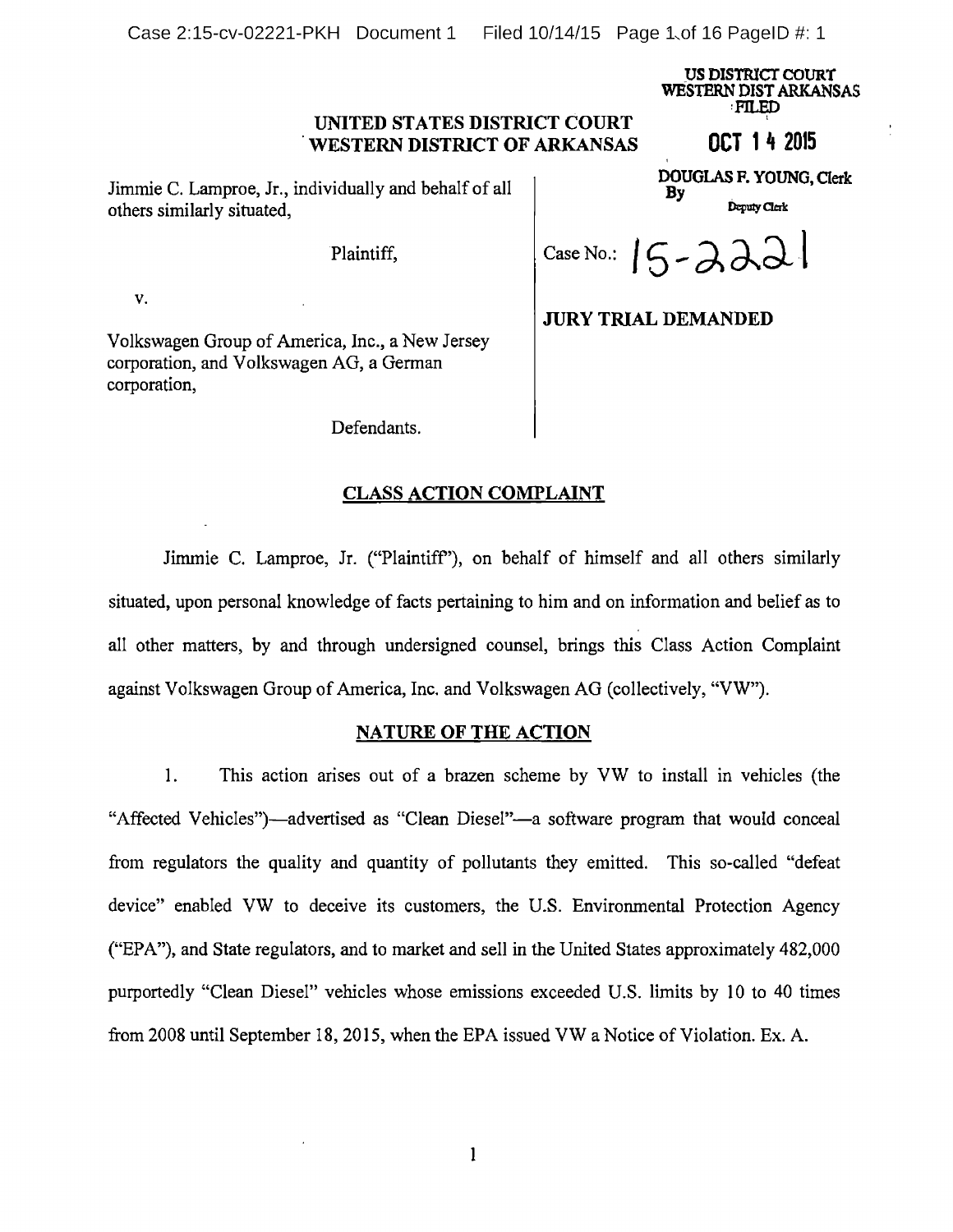2. After receiving the Notice of Violation and being ordered to recall approximately 482,000 vehicles on U.S. roads, VW admitted to lying to regulators and its customers. Michael Horn, president and CEO of VW's U.S. operations announced, "We were dishonest to our customers" and "We totally screwed up." VW's conduct, however, did not prevent VW from enjoying substantial profits at its customers' expense for at least six years, and possibly longer.

3. VW has vowed to do "everything that must be done" to win back its customers' trust. Yet, simply turning off the defeat device will not solve the problem; nor will turning on the pollution controls full-time. This is because the Affected Vehicles trade emission controls for more torque, superior performance, and better gas mileage. If the Affected Vehicles are made to run cleaner, they will also run slower and at <sup>a</sup> higher fuel cost. This has <sup>a</sup> detrimental impact on the vehicles' performance, appeal, and resale value. VW has already issued <sup>a</sup> stop-sale alert on Affected Vehicles.

4. Plaintiff brings this proposed class action on behalf of himself and all others similarly situated (the "Class") to recover damages, obtain injunctive relief, and seek all other remedies available for VW's violation of consumer protection laws, breaches of warranties, and unjust enrichment.

#### PARTIES

5. Jimmie C. Lamproe, Jr., is <sup>a</sup> citizen of Arkansas. On July 8, 2015, he purchased <sup>a</sup> used <sup>2012</sup> VW Jetta TDI from Fort City Motors in Ft. Smith, Arkansas. When deciding to purchase the vehicle, he considered and reasonably relied on VW's representations and advertisements that TDI was <sup>a</sup> clean diesel engine. He did not know that the vehicle did not comply with emission regulations or that <sup>a</sup> defeat device was installed on it.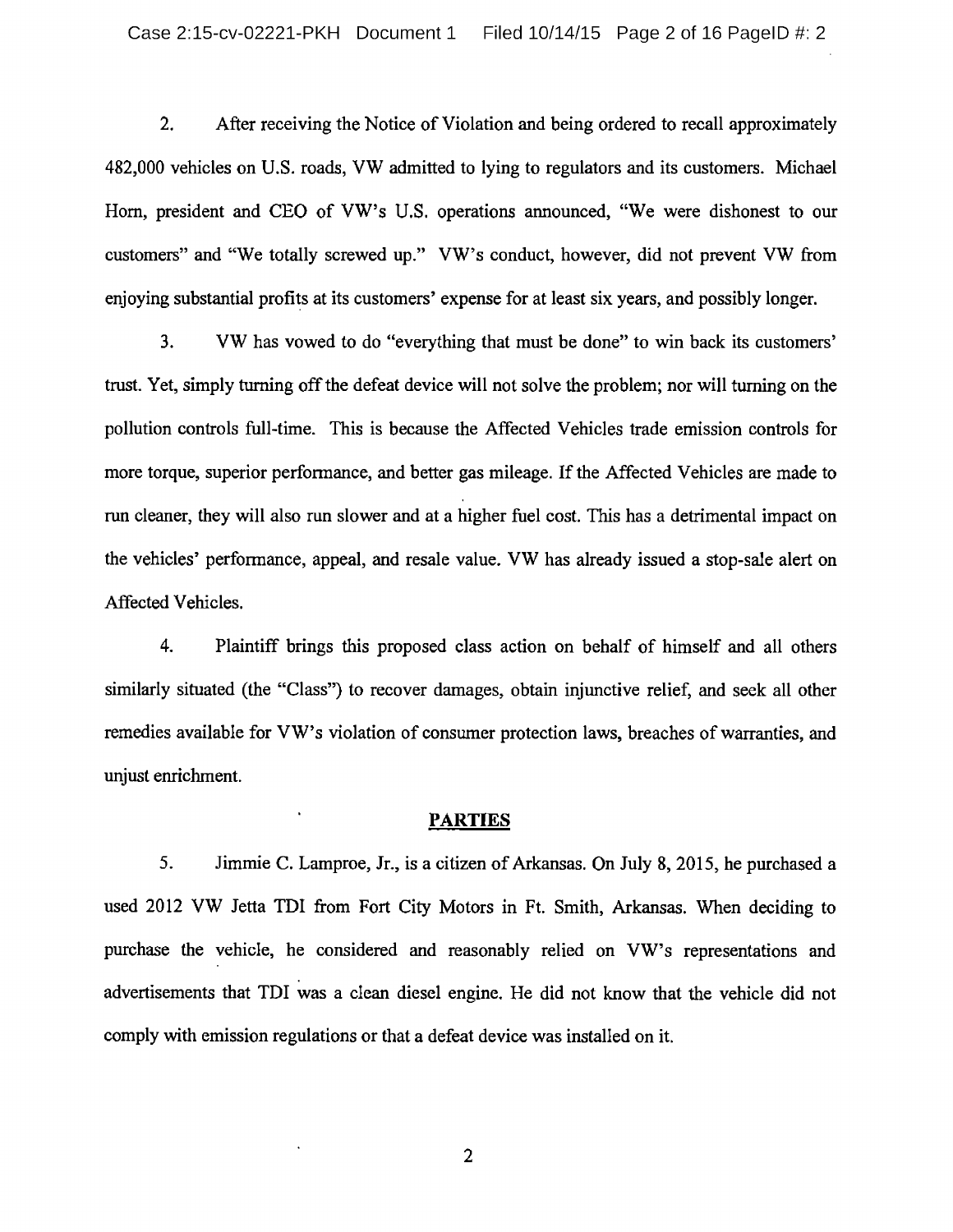6. Volkswagen AG is currently the world's largest automaker. It is <sup>a</sup> German corporation headquartered in Wolfsburg, Germany. Volkswagen AG manufactures and delivers through the stream of commerce cars for sale in the State of Arkansas, markets its vehicles in Arkansas, and has agents in Arkansas to facilitate sales and provide support to its customers in Arkansas.

7. Volkswagen Group of America, Inc. is <sup>a</sup> New Jersey corporation conducting substantial business in all <sup>50</sup> states, including Arkansas, with <sup>a</sup> principal place of business in Herndon, Virginia.

### JURISDICTION AND VENUE

8. The Court has jurisdiction over this action pursuant to the Class Action Fairness Act ("CAFA"), 28 U.S.C.  $\S$  1332(d), because the matter in controversy in the aggregate exceeds the sum or value of \$5,000,000, exclusive of interest and costs, at least one member of the proposed class is <sup>a</sup> citizen of <sup>a</sup> state different from any defendant, and the number of members of all proposed plaintiff classes in the aggregate is <sup>100</sup> or more.

9. The Court has personal jurisdiction over VW because it manufactured and placed into the stream of commerce vehicles intended to be sold in the State of Arkansas, marketed its products in Arkansas, and placed agents to facilitate sales and provide services to customers in Arkansas.

10. Venue is proper in this District under  $28 \text{ U.S.C.}$  § 1391 because VW caused harm to Plaintiff and Class members residing in this District.

### FACTUAL BACKGROUND

11. The Affected Vehicles include vehicles manufactured by VW that are equipped with a 2.0 liter 4-cylinder turbocharged direct injection ("TDI") diesel engine, including models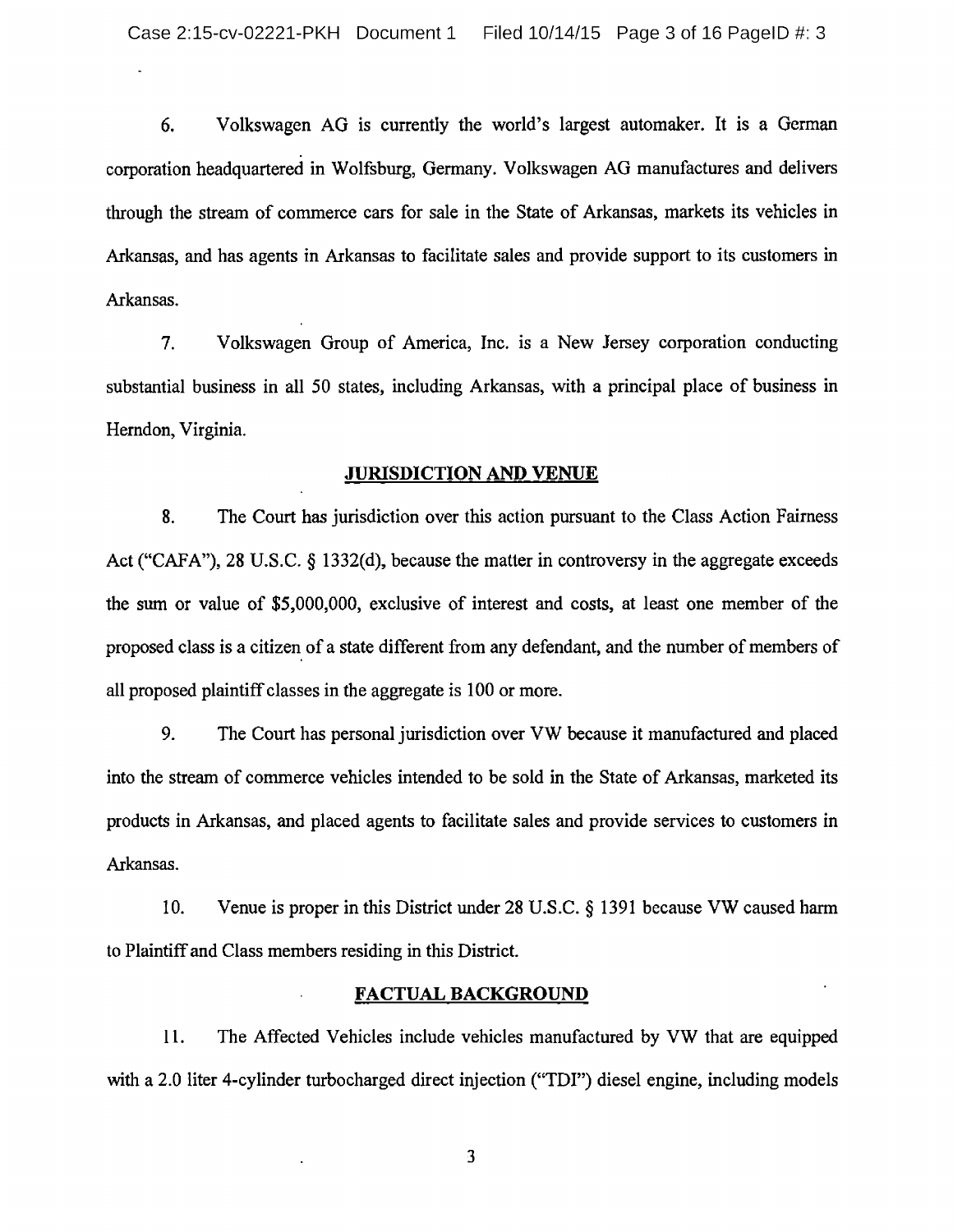2009-2015 VW Jetta, 2009-2014 VW Jetta Sportwagen, 2012-2015 VW Beetle, 2012-2015 VW Beetle Convertible, 2010-2015 VW Golf, 2015 VW Golf Sportwagen, 2012-2015 VW Passat, and 2010-2015 Audi A3. These are the models that are currently reported as being affected. Further investigation may reveal that additional vehicles should be added to this list.

12. VW mass-marketed the Affected Vehicles as good for the environment. According to the New York Times, VW emphasized the message "relentlessly."<sup>1</sup> ispot.tv reports that 45% of VW's total annual television ad spending of about \$165 million, \$77 million, was directed to promoting its diesel cars.<sup>2</sup> The advertising campaign had a large presence online, as well. For instance, on April 15, 2015, on VW's website, VW stated:

a. "Hybrids aren't the only game in town. TDI® Clean Diesel engines offer up impressive efficiency numbers too."

b. "Feel the fun, torque-y, turbocharged power of <sup>a</sup> TDI Clean Diesel engine and you'll almost forget it's efficient. TDI Clean Diesel makes sure you don't have to sacrifice driving dynamics for mpg. Cake. Eating it too."

c. "Stinky, smoky, and sluggish. Those old diesel realities no longer apply. Enter TDI Clean Diesel. Ultra-low-sulfur fuel, direct injection technology, and extreme efficiency. We've ushered in <sup>a</sup> new era of diesel."

<sup>1</sup> Jay Mouawad and Sydney Ember, *VW's Pitch to Americans Relied on Fun and* Fantasy, N.Y. Times, Sept. 27, 2015, at Bl, also available at

http://www.nytimes.com/2015/09/28/business/rnedia/vws-pitch-to-americans-relied-on-fun-andfantasy.html?ribbon-ad-

idx=2&rref=business&module=Ribbon&version=context&region=Header&action=click&conten tCollection=Business%20Day&pgtype=article (last visited Sept. 28, 2015).

 $^2$  Id.; see, e.g., https://youtu.be/ $\operatorname{RxBUCNOpSpl};$ https://www.youtube.com/watch?v=M154UuAoLSo (last visited Sept. 28, 2015).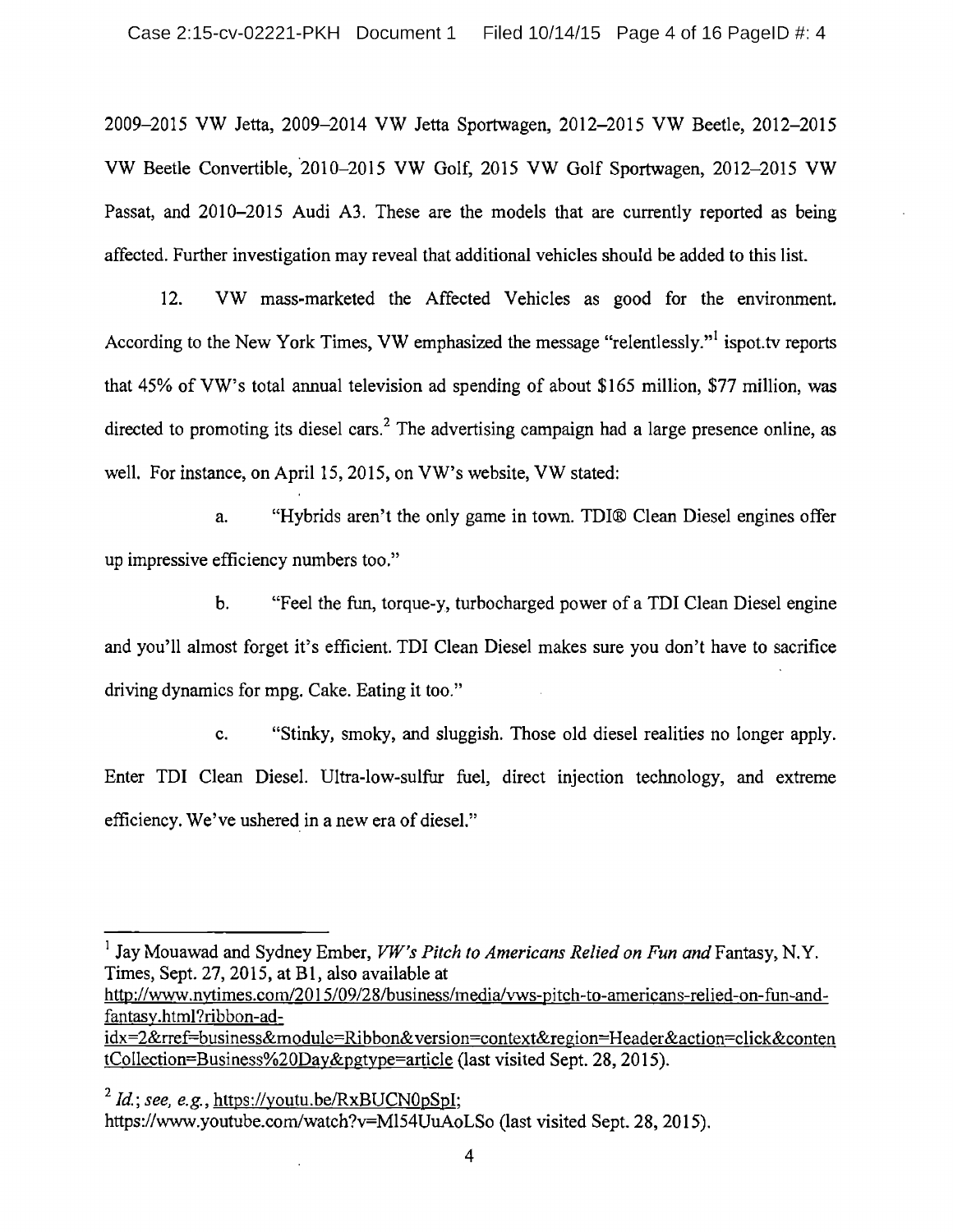d. "Our commitment to making vehicles that are eco-conscious is part of bigger thinking. Because by building efficient vehicles that people actually want to drive, we're also building a better future for all of us."

13. VW omitted that Affected Vehicles emitted pollutants in excess of legal limits and that VW equipped Affected Vehicles with an illegal defeat device to conceal the true quantity and quality of pollutants emitted.

14. Consumers were inundated with the message that TDI was <sup>a</sup> novel technological innovation that made VW cars drive faster, longer, and cleaner. VW sold 482,000 Affected Vehicles in the U.S. over the relevant time period.

15. VW's representations, advertisements, and omissions about TDI were materially false and willfully misleading. On September 18, 2015, the EPA determined that, in viblation of federal emission standards, VW manufactured and installed defeat devices in certain niodel year 2009-2015 diesel light-duty vehicles equipped with 2.0 liter engines. According to the EPA, "these defeat devices bypass, defeat, or render inoperative elements of the vehicles' emission control system that exist to comply with [the Clean Air Act,  $42 \text{ U.S.C.}$   $\S\S$  7401-7671q] emission standards."

16. The defeat device that VW designed, manufactured, and installed in each Affected Vehicle consisted of <sup>a</sup> sophisticated software algorithm and sensors to closely track conditions indicative of emission testing, including such factors as the position of the steering wheel, vehicle speed, duration of operation, and barometric pressure. When conditions indicated that the vehicle was undergoing an emission test, the software would switch the vehicle into EPA-compliant mode to emit less pollutants. At all other times, however, the vehicle's emission control systems "underperformed," in the words of the EPA, and allowed the Affected Vehicles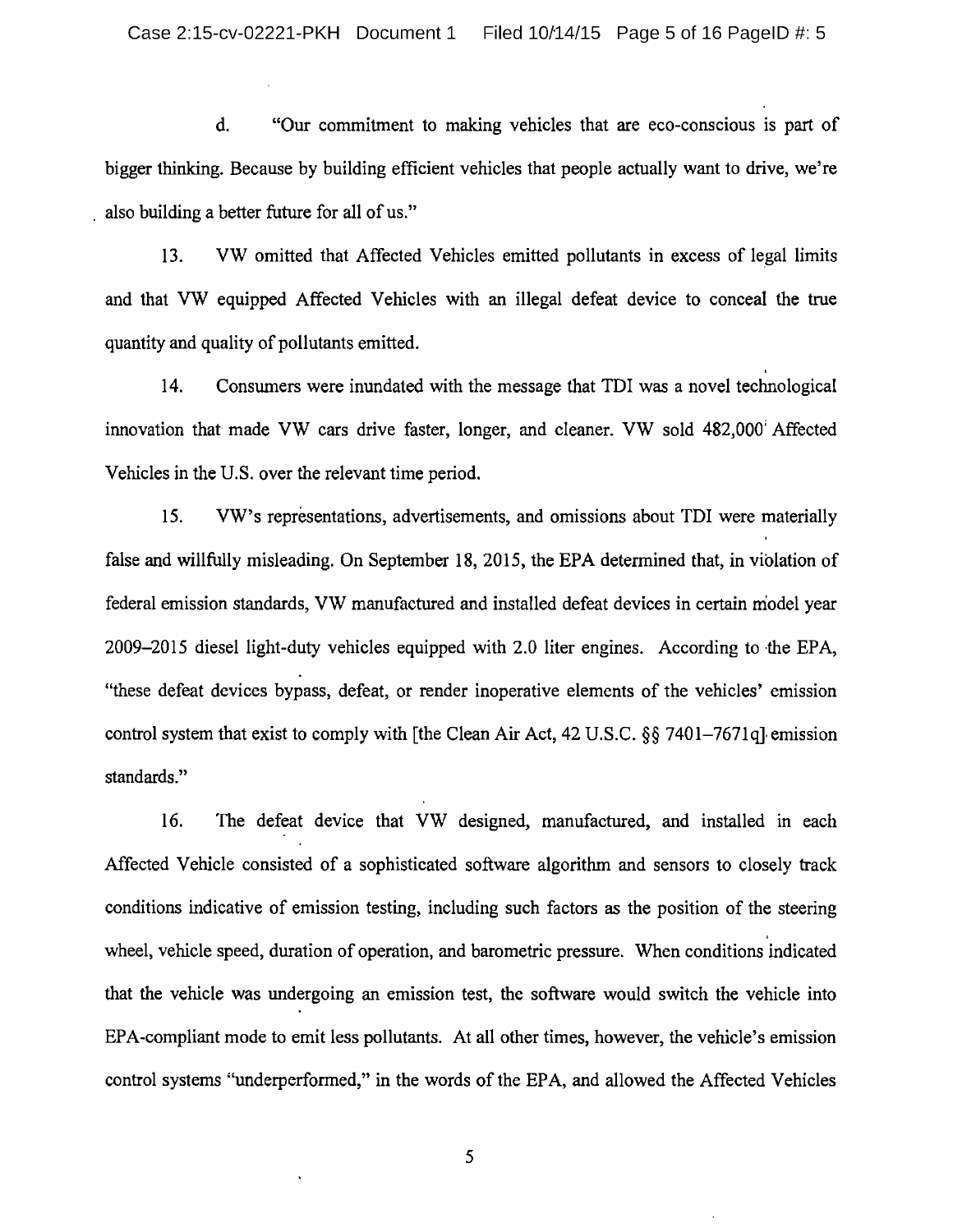to emit certain pollutants <sup>10</sup> to 40 times higher than the limits imposed by EPA regulations. The defeat device enabled Affected Vehicles to pass emission tests, circumvent regulations, and made Plaintiff and the other Class members unwitting accomplices in the deterioration of their environment.

17. The EPA also determined that, "[d]ue to the existence of the defeat devices in these vehicles, these vehicles do not conform in all material respects to the vehicle specifications described in applications for the certificates of conformity that purportedly cover them." The Affected Vehicles were sold to Plaintiff and the other Class members in violation of U.S law as a result.

18. As <sup>a</sup> result, the U.S. has commanded VW to issue <sup>a</sup> recall on all Affected Vehicles. California Air Resources Board Executive Officer Richard Corey announced, "Our goal now is to ensure that the affected cars are brought into compliance..

19. VW has admitted to its liability. A letter from Michael Horn can be located at http://www.vwdieselinfo.com/. The letter admits to failing to comply with applicable emissions standards set by the EPA and California Air Resources Board. Volkswagen AG CEO Martin Winterkorn resigned amidst the scandal.

20. VW has indicated that it is "committed to do what must be done," that it intends to cooperate with the government's investigation, and that it will notify consumers regarding <sup>a</sup> remedy when one is determined. Yet, to date, the promise rings hollow, as Plaintiff and the other Class members are left without an adequate remedy.

21. For the Affected Vehicles, there is a correlation between engine performance and emissions. They yield better performance, including increased torque and acceleration, because the pollution controls are disengaged during normal operation. Therefore, if and when the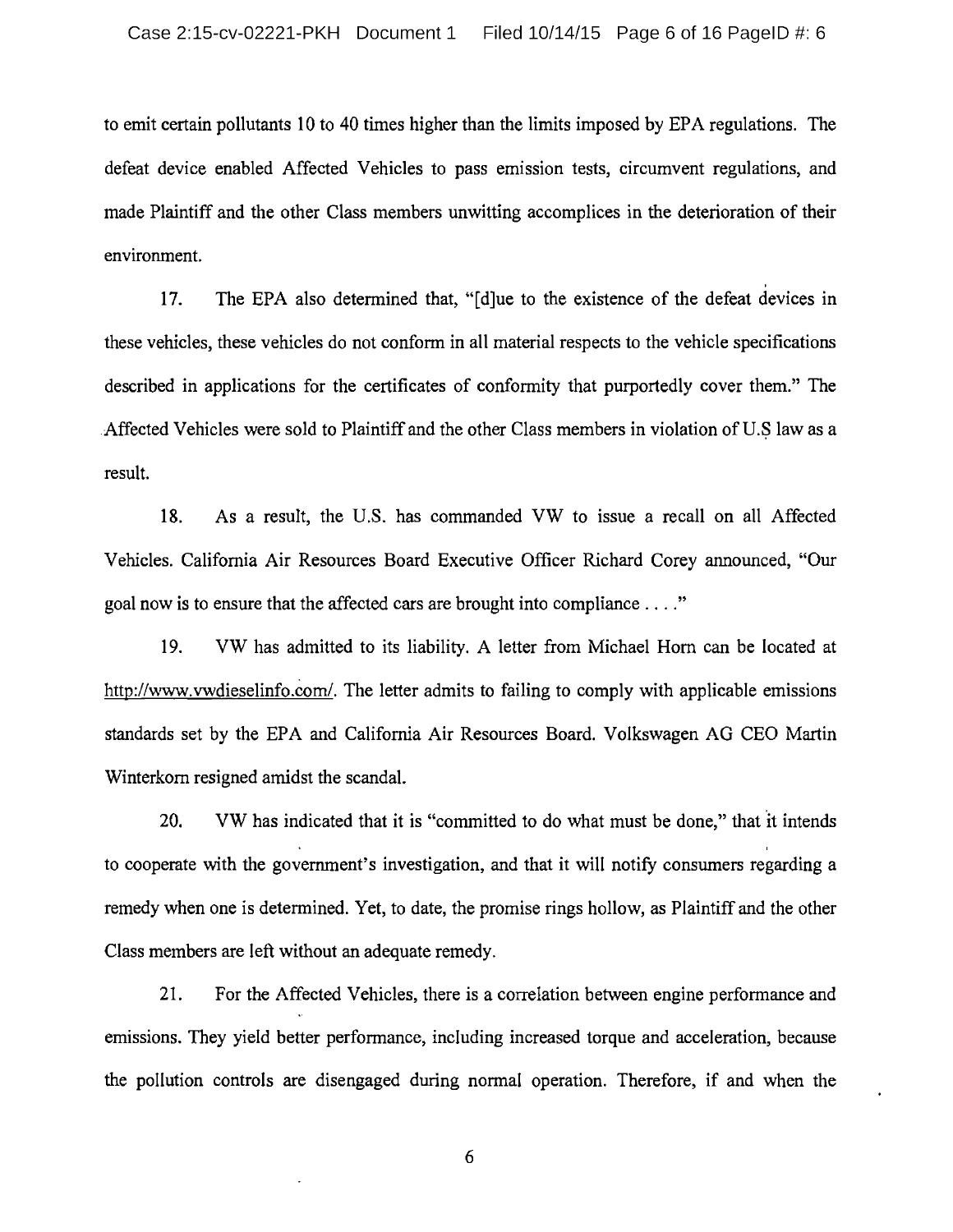Affected Vehicles are brought into compliance with regulations, even if at VW's expense, they will no longer perform with the same torque, acceleration, and fuel efficiency as represented and advertised. This failure to conform to advertisements, specifications, and representations will cause additional harm to Plaintiff and the other Class members. They will have slower cars with reduced fuel efficiency, which will require them to buy more diesel fuel and will reduce the resale value of Affected Vehicles. They will not have what they were sold.

22. TDI diesel engines are more costly than regular gas engines. VW charged customers a premium between 7% and 27% for the TDI diesel models.<sup>3</sup>

23. According to CarsDirect.com, "With TDI cars costing more than their gasoline counterparts, they are still only bought by those with <sup>a</sup> real commitment to the environment, or who want to save money by converting the car to biodiesel fuel."<sup>4</sup>

24. Now that these customers know that truth—that their diesel cars are actually dirty and they have been contributing to, rather than solving, the problem—they reasonably feel cheated. They should be entitled to sell their car back to VW for <sup>a</sup> fair price on their own terms and sever ties with VW rather than be forced to accept VW's "remedy."

# CLASS ACTION ALLEGATIONS

25. Pursuant to Rule <sup>23</sup> of the Federal Rules of Civil Procedure, Plaintiff brings this action as <sup>a</sup> class action, individually and on behalf of the following Class of similarly situated individuals:

All persons who purchased or leased in the State of Arkansas one or more of the following cars equipped with <sup>a</sup> 2.0 liter turbocharged direct injection ("TDI")

<sup>&</sup>lt;sup>3</sup> http://www.bloomberg.com/news/articles/2015-09-23/volkswagen-s-other-diesel-rusepremium-pricing (last visited Sept. 29, 2015).

<sup>&</sup>lt;sup>4</sup> http://www.carsdirect.com/car-buying/tdi-diesel-cars-pros-and-cons-of-turbocharged-directinjection (last visited Sept. 29, 2015).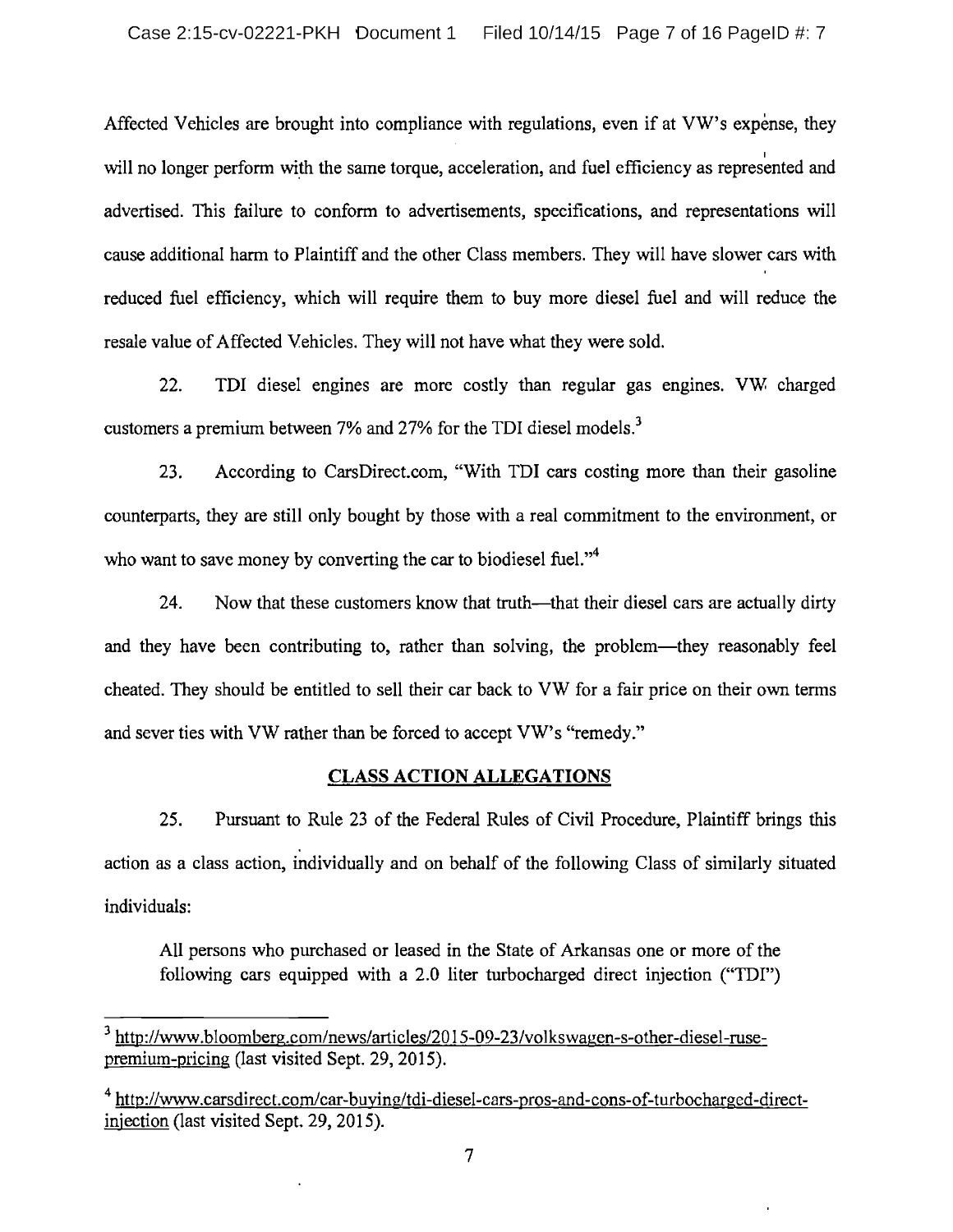diesel engine: 2009-2015 VW Jetta, 2009-2014 VW Jetta Sportwagen, 2012— <sup>2015</sup> VW Beetle, 2012-2015 VW Beetle Convertible, 2010-2015 Audi A3, 2010-2015 VW Golf, <sup>2015</sup> VW Golf Sportwagen, and 2012-2015 VW Passat.

Excluded from the Class are (i) VW and its owners, officers, directors, employees, agents, and representatives and its parent entities, subsidiaries, affiliates, successors, and assigns; (ii) all VW auto dealerships in the state of Arkansas and their officers, directors, employees, agents, and representatives, parents, subsidiaries, affiliates, successors, and assigns; and (iii) the Court, Court personnel, and members of their immediate families.

26. Numerosity—Federal Rule of Civil Procedure  $23(a)(1)$ . The members of the Class are so numerous that joinder of the Class members would be impracticable. The precise number of Affected Vehicles is currently unknown but can be ascertained through VW's records. Disposition of this matter as a class action will provide substantial benefits and efficiencies to the Parties and the Court.

27. Commonality and Predominance—Federal Rule of Civil Procedure 23(a)(2) and 23(b)(3). Common questions of law and fact exist as to all Class members and predominate over any potential question that affects only individual Class members. Such common questions of law or fact include, inter alia:

a) whether VW's conduct constituted an unconscionable business act or practice in violation of the Arkansas Deceptive Trade Practices Act;

b) whether VW's conduct constituted <sup>a</sup> deceptive business act or practice in violation of the Arkansas Deceptive Trade Practices Act;

c) whether VW's representations and advertisements constitute express warranties;

d) whether VW's conduct breached express warranties;

e) whether VW's conduct breached the implied warranty of merchantability;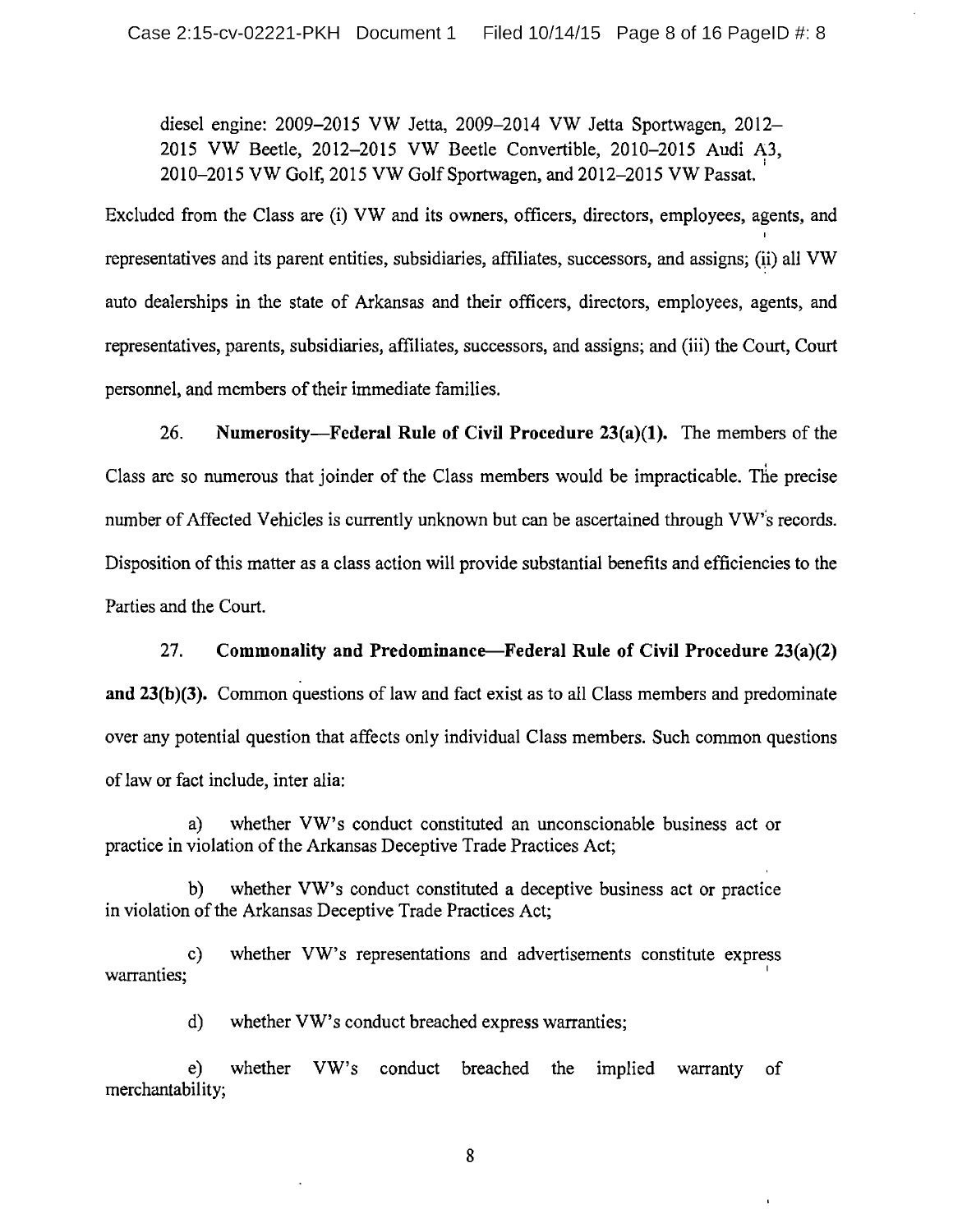f) whether VW's conduct proximately caused damage and losses to Plaintiff and the Class and the measure of those damages and losses;

whether in equity and good conscience Plaintiff and the Class is entitled to disgorge VW's unjust retention of profits earned through conduct giving rise to this litigation; and

h) whether Plaintiff and the other members of the Class are entitled to damages, injunctive relief, and other equitable relief, and the measure of such damages and relief.

VW engaged in <sup>a</sup> common course of conduct giving rise to the legal rights sought to be enforced by Plaintiff, individually and on behalf of the other Class members. Individual questions, if any, pale by comparison, in both quality and quantity, to the numerous common questions that dominate this action.

28. Typicality—Federal Rule of Civil Procedure 23(a)(3). Plaintiff's claims are typical of Class members' claims in that Plaintiff's claims and Class members' claim's all arise from VW's deceptive and misleading advertising and sale of Affected Vehicles that do not comply with U.S. and State emission standards. Further, there are no defenses available to VW unique to Plaintiff

29. Adequacy of Representation—Federal Rule of Civil Procedure  $23(a)(4)$ . Plaintiff and his counsel will fairly and adequately represent the interests of Class members. Plaintiff has no interests antagonistic to, or in conflict with, Class members' interests. Additionally, Plaintiff's attorneys are highly experienced in the prosecution of consumer class actions and intend to vigorously prosecute this action on behalf of Plaintiff and the other Class members.

30. Insufficiency of Separate Actions—Federal Rule of Civil Procedure 23(b)(1). Absent <sup>a</sup> representative class action, members of the Class would continue to suffer the harm described herein, for which they would have no remedy. Even if separate actions could be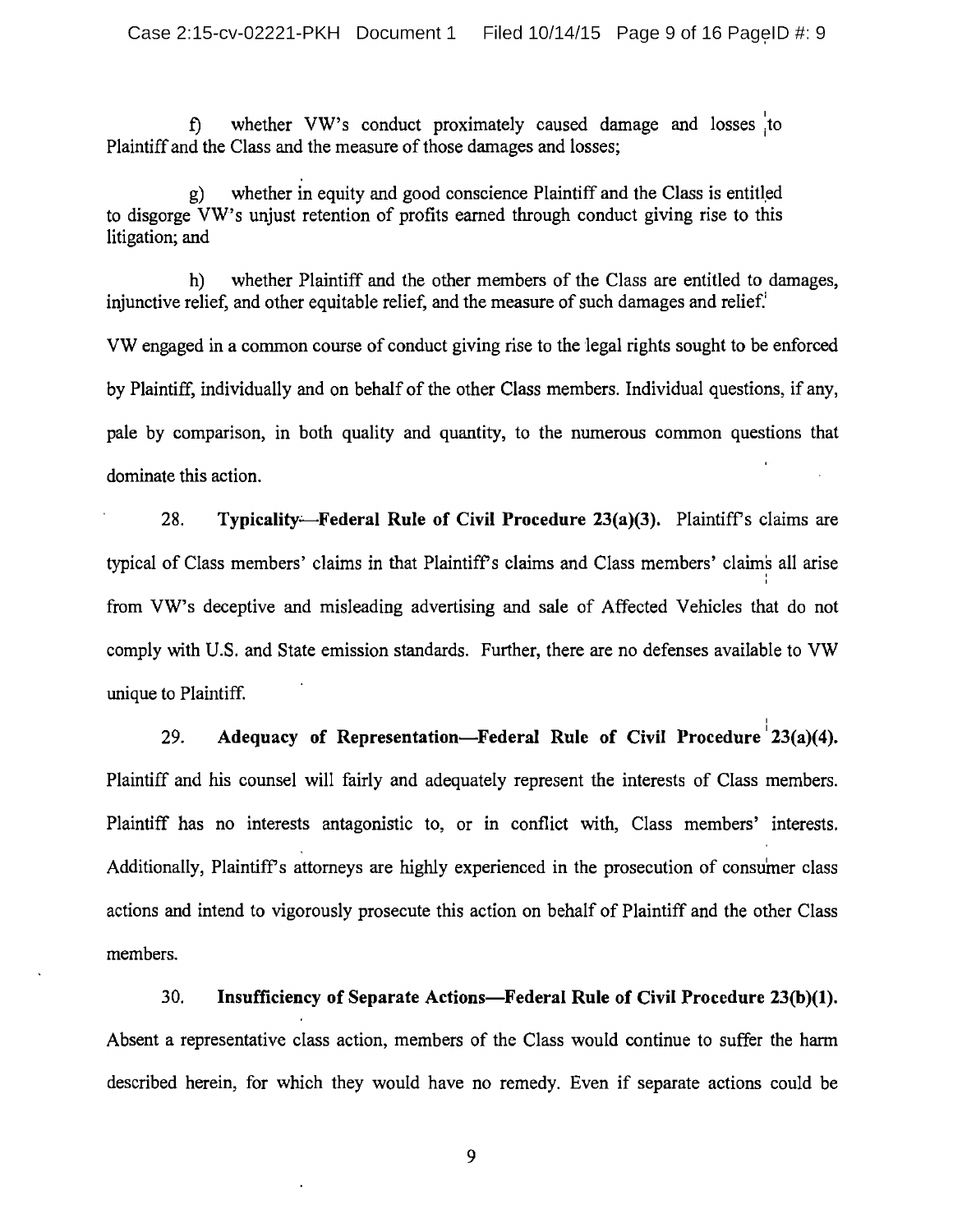brought by individual consumers, the resulting multiplicity of lawsuits would cause undue hardship and expense for both the Court and the litigants, as well as create <sup>a</sup> risk of inconsistent rulings that might be dispositive of the interests of similarly situated consumers, substantially impeding their ability to protect their interests, while establishing incompatible standards of conduct for VW. The Class thus satisfies the requirements of Fed. R. Civ. P. 23(b)(1).

31. Declaratory and Injunctive Relief—Federal Rule of Civil Procedure 23(b)(2). VW has acted or refused to act on grounds generally applicable to Plaintiff and the other Class members, thereby making appropriate final injunctive relief and declaratory relief, as described below, with respect to the members of the Class as <sup>a</sup> whole.

32. Superiority—Federal Rule of Civil Procedure 23(b)(3). A class action is superior to other available means for fairly and efficiently adjudicating this controversy, and no unusual difficulties are likely to be encountered in the management of this matter as <sup>a</sup> class action. Additionally, the damages and other detriment suffered by Plaintiff and the other Class members are relatively small compared to the burden and expense that would be required to individually litigate their claims against VW. So, it would be impracticable for Class members to individually seek redress for VW's wrongful conduct. Even if Class members could afford individual litigation, the court system should not be required to bear the burden and expense of such inefficiency. Individualized litigation would also create the potential for inconsistent or contradictory judgments and increase the delay and expense to all parties and the court system. By contrast, the class action device provides the benefits of <sup>a</sup> single adjudication, economy of scale, and comprehensive supervision by <sup>a</sup> single court.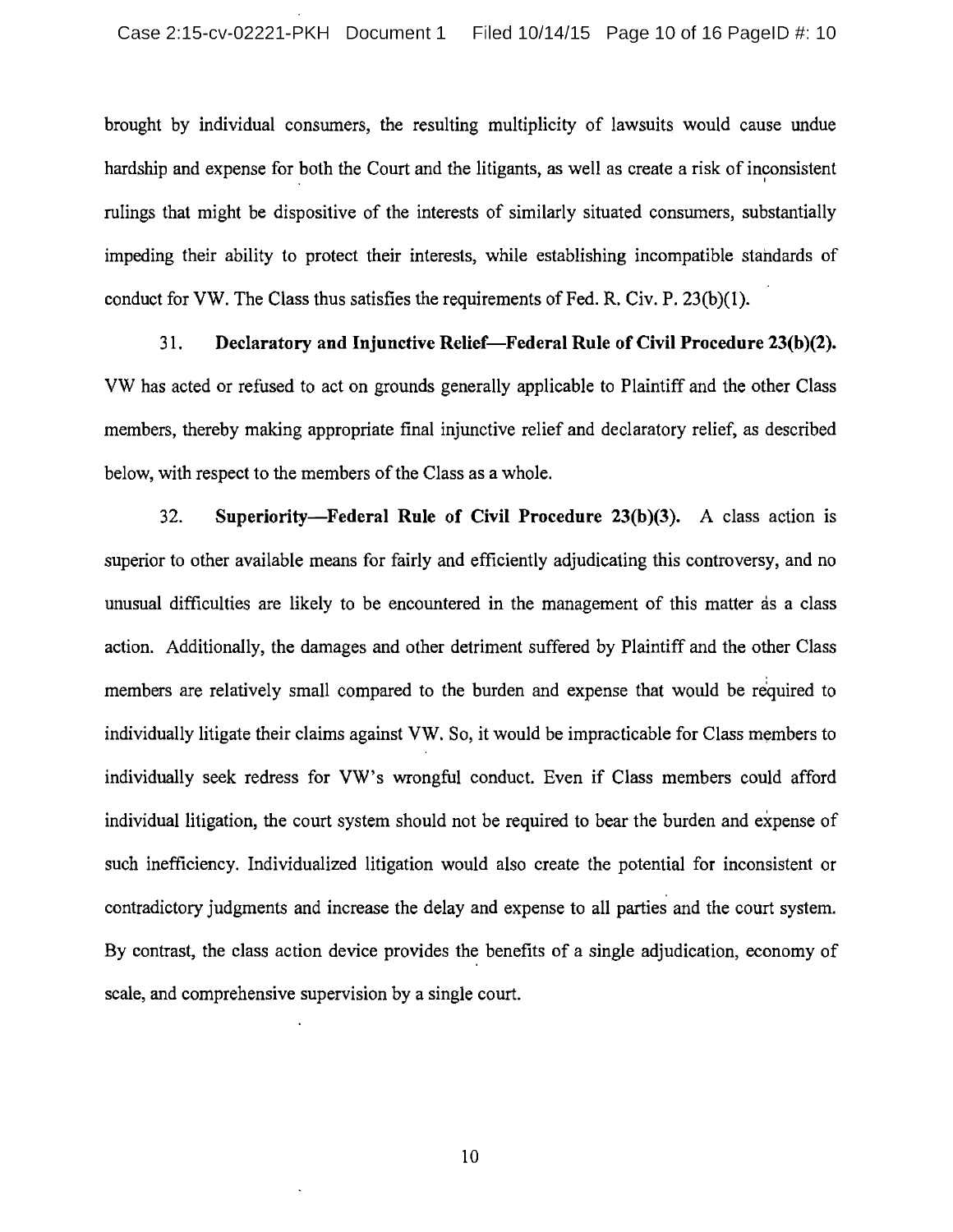### CLAIMS FOR RELIEF

### COUNT I

#### Violation of the Arkansas Deceptive Trade Practices Act

33. Plaintiffrepeats and realleges all preceding paragraphs as iffully set forth herein.

34. The Arkansas Deceptive Trade Practices Act prohibits unconscionable, false, and deceptive acts or practices in business, commerce, or trade, including knowingly making false representations as to the characteristics, ingredients, uses, benefits, alterations, source, sponsorship, approval, or certification of goods or services or as to whether goods are original or new or of a particular standard, quality, grade, style, or model and the omission of any material fact in connection with the sale or advertising of goods with the intent that others rely: upon the omission. Ark. Stat. §§ 4-88-107; 4-88-108.

35. Plaintiff and the other Class members are consumers that purchased or leased an Affected Vehicle for end use and not for resale.

36. VW's conduct as described herein, in the conduct of trade and commerce in Arkansas, in misrepresenting the capabilities and character of Affected Vehicles and in installing defeat devices designed to deceive Class members and regulators and to conceal and suppress the actual quantity and quality of emissions, constitutes unconscionable, false, and deceptive acts or practices likely to mislead a reasonable consumer.

37. A reasonable consumer would consider whether the vehicle satisfied federal emission standards or had a defeat device a material consideration when purchasing <sup>a</sup> vehicle. Had Plaintiff or the other Class members known that Affected Vehicles failed to comply with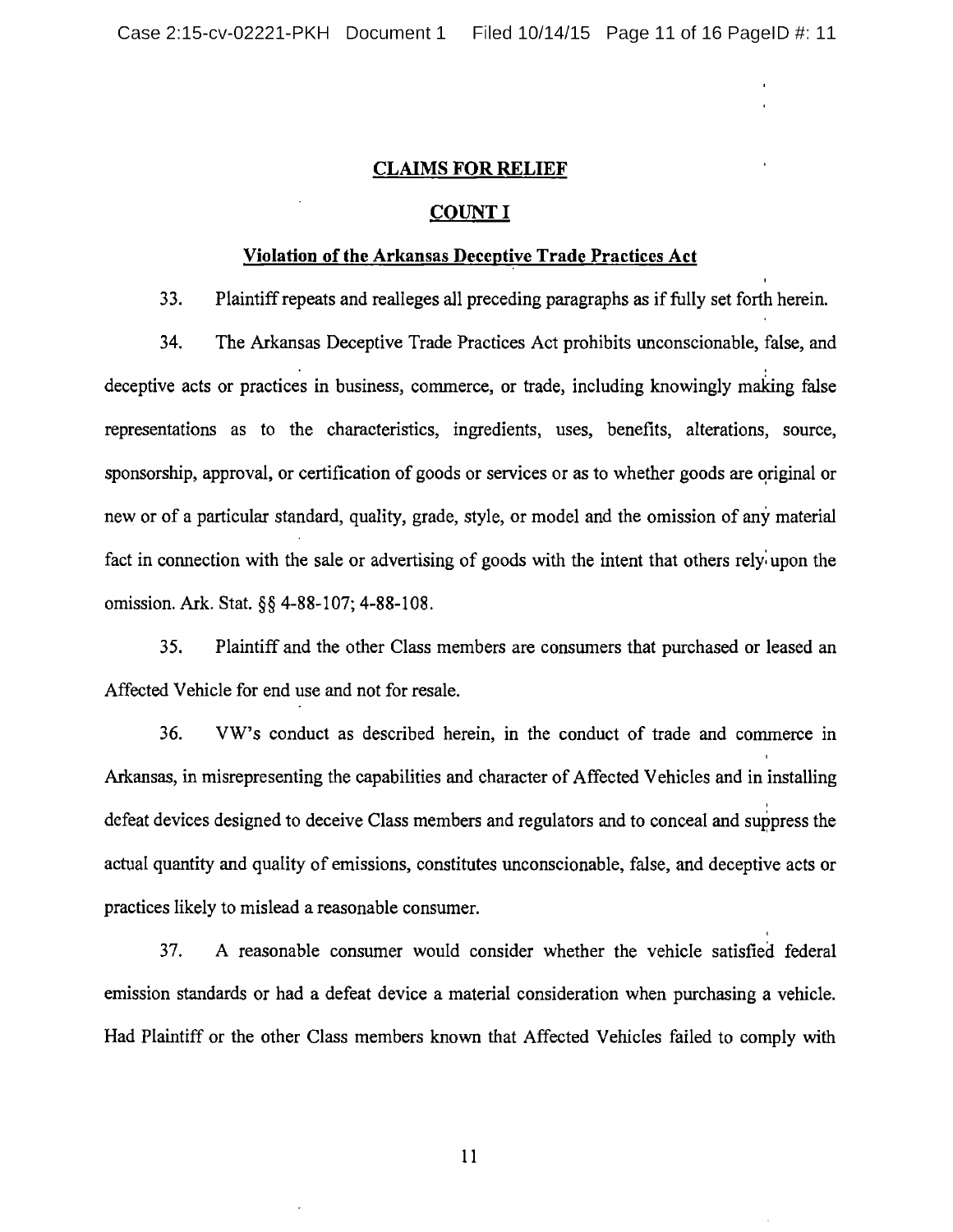emission standards or were equipped with an illegal defeat device, they would not have purchased an Affected Vehicle.

38. VW's unfair and deceptive acts or practices were the foreseeable and actual cause of Plaintiff's and the other Class members' damages on account of overpaying for <sup>a</sup> car that did not conform to specifications. Moreover, if VW cures the noncompliance with emission standards, the Affected Vehicles will not possess the same engine performance and fuel efficiency as before. As <sup>a</sup> result, the Affected Vehicles will fail to conform to representations, specifications, and warranties even if VW recalls the Affected Vehicles and rectifies their noncompliance with emission standards. In addition, the Affected Vehicles will cosi more to operate and maintain, and their resale value will be substantially diminished.

### COUNT II

#### Breach of Express Warranty

39. Plaintiffrepeats and realleges all preceding paragraphs as iffully set forth herein.

40. VW, through extensive advertising campaigns, expressly warranted that Affected Vehicles were Clean Diesel, fuel efficient, fast, and powerful. These advertisements and representations cultivated and reinforced the notion that Affected Vehicles were good for the environment because they were "Clean Diesel," while being capable of superior performance. These representations formed the basis of the bargain between Plaintiff and VW, and the other Class members and VW.

41. VW breached these express warranties because the Affected Vehicles did not comply with emission standards at any time prior to, during, or after sale to Plaintiff and the other Class members. The Affected Vehicles actually emit 10-40 times more of certain pollutants than the EPA allows. Accordingly, the Affected Vehicles are not Clean Diesel.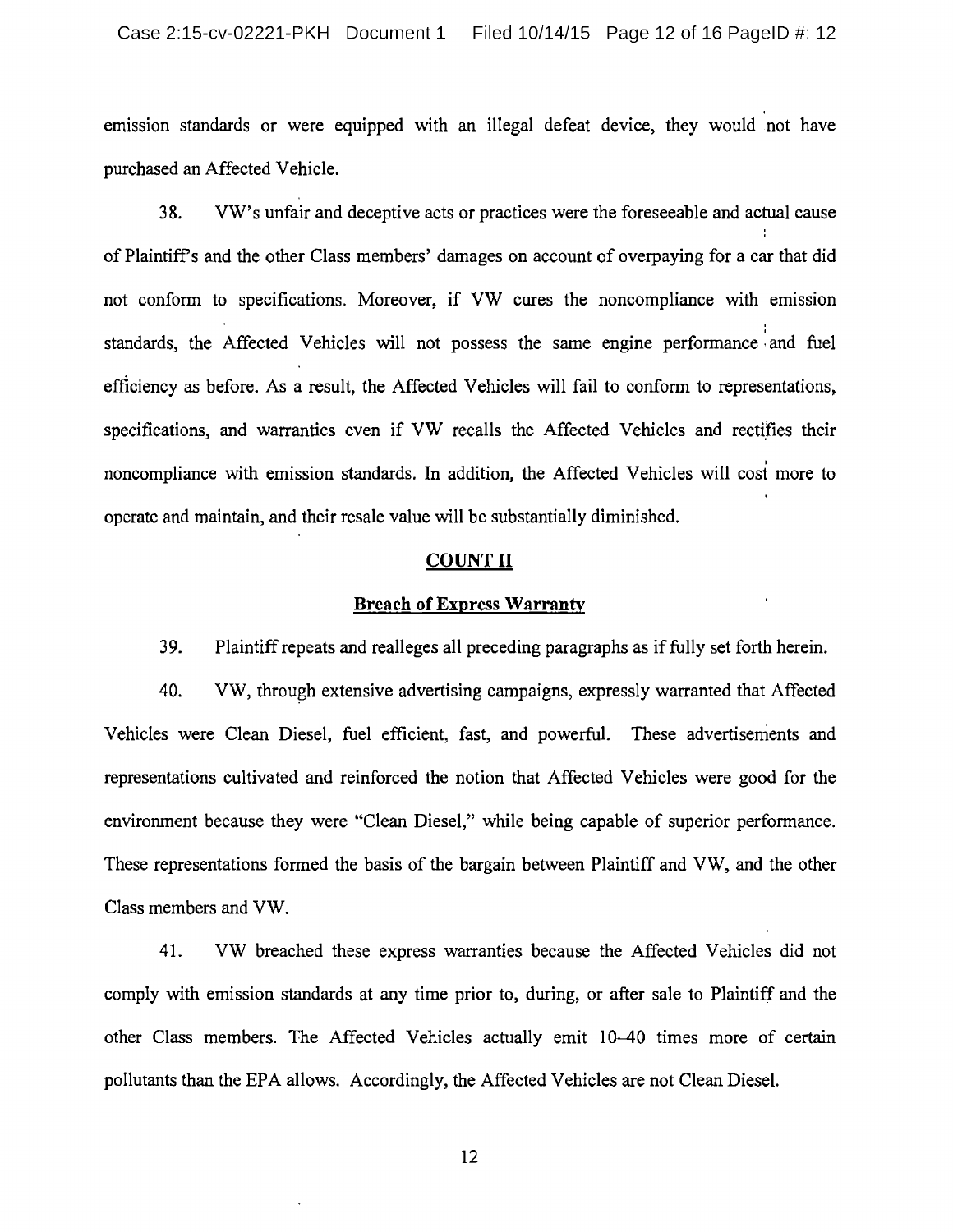42. Plaintiff and the other Class members suffered damages as a result of VW's breach of express warranties. Plaintiff and other Class members overpaid for their Affected Vehicles that did not conform to specifications and regulations. Moreover, if VW cures the noncompliance with emission standards, the Affected Vehicles will not possess the same engine performance and fuel efficiency as before. As <sup>a</sup> result, the Affected Vehicles will fail to conform to specifications and warranties even if VW recalls the Affected Vehicles and rectifies their noncompliance with emission standards. In addition, the Affected Vehicles will cosi more to operate and maintain, and their resale value will be substantially diminished.

#### **COUNT III**

# Breach of Implied Warranty of Merchantability

43. Plaintiff repeats and realleges all preceding paragraphs as if fully set forth herein.

1

 $\mathbf{I}$ 

44. Ark. Stat.  $\S$  4-2-314 implies in the sale by a merchant of each Affected Vehicle a warranty that the goods shall be merchantable, which requires, among other things, that the goods pass without objection in the trade under the contract description.

45. The Affected Vehicles do not pass without objection in the trade because, at the time of sale and all other times, they were equipped with a defeat device designed to circumvent emission testing and emit 10-40 times more of certain pollutants than legally permitted.

46. Plaintiff and the other Class members were damaged by VW's breach of the implied warranty of merchantability. Plaintiff and the other Class members overpaid, for their Affected Vehicles that were not at the time of sale, and are not now, merchantable. Moreover, if VW removes the defeat device and cures the noncompliance with emission standards so that the vehicles are merchantable, the Affected Vehicles will not possess the same engine performance and fuel efficiency as before. As <sup>a</sup> result, the Affected Vehicles will fail to conform to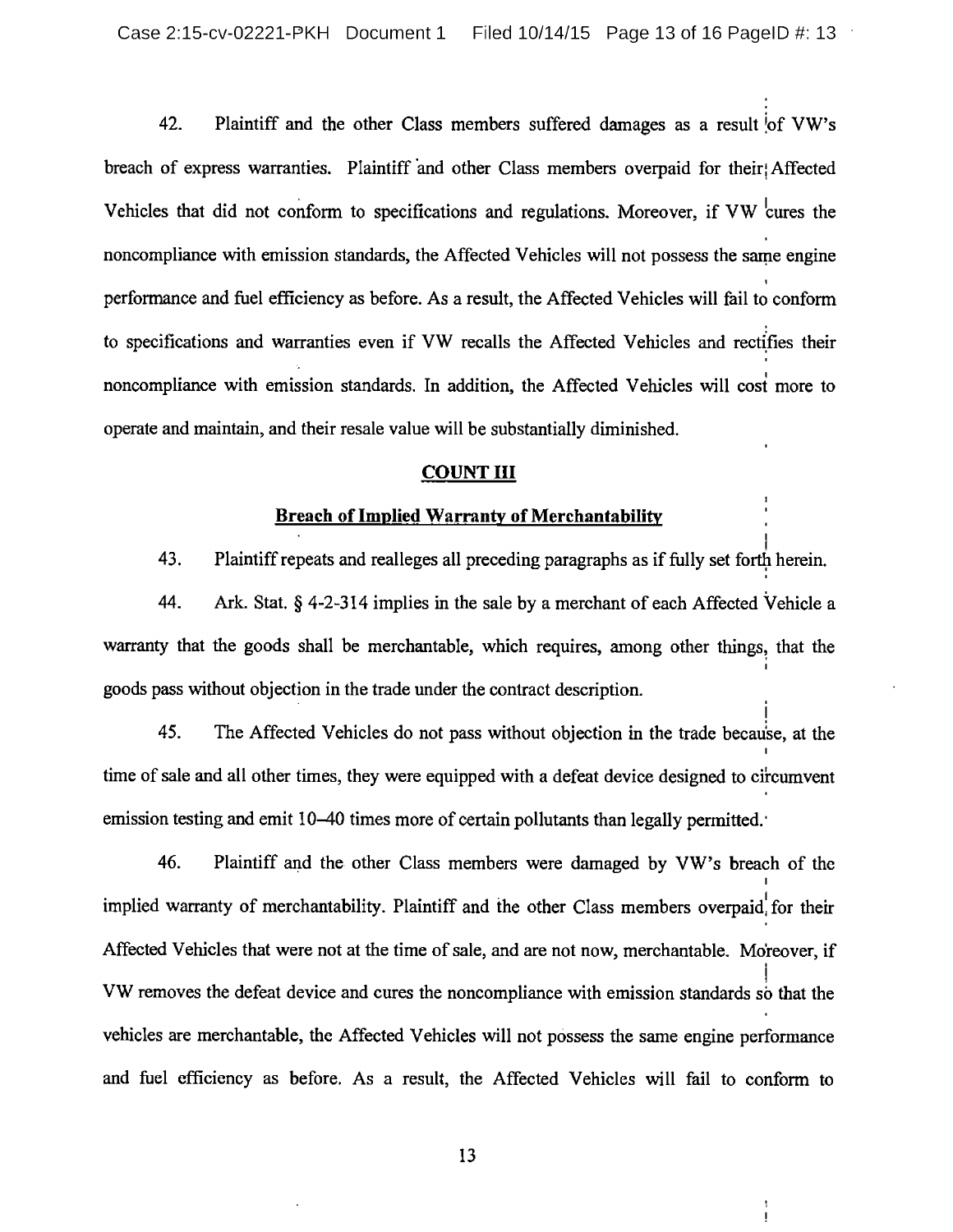specifications and warranties even if VW recalls the Affected Vehicles and rectifies their noncompliance with emission standards. In addition, the Affected Vehicles will cost more to operate and maintain, and their resale value will be substantially diminished.

47. All conditions precedent have occurred or been performed.

48. VW has actual notice of its breach of warranty. Through the EPA Notice of Violation, VW learned of the facts giving rise to this litigation. VW's warranty disclaimers, exclusions, and limitations, to the extent that they may be argued to apply, were at the time of sale and continue to be unconscionable and unenforceable to disclaim liability for <sup>a</sup> known, intentionally designed condition. VW knew when it made the warranties, and any disclaimers, limitations, or exclusions that Affected Vehicles did not conform to U.S. EPA emission standards and also that they were equipped with a defeat device to conceal the noncompliance until long after the warranty period expired. Curing VW's noncompliance with emission 1 standards will negatively impact the power, performance, and efficiency of Affected Vehicles, so affording VW an opportunity to cure will be futile.

#### COUNT IV

### Unjust Enrichment

49. Plaintiff repeats and realleges paragraphs  $1-32$  as if fully set forth herein.

50. Plaintiff and the other Class members conferred <sup>a</sup> benefit to VW by paying premiums for Affected Vehicles, expecting them to comply with emission standards. VW appreciated the payment while intentionally equipping Affected Vehicles with defeat devices designed to defraud regulators and the Class members and cultivating a brand identity associated with environmentalism and clean energy. As <sup>a</sup> result, VW was able to sell vehicles that did not comply with emission standards.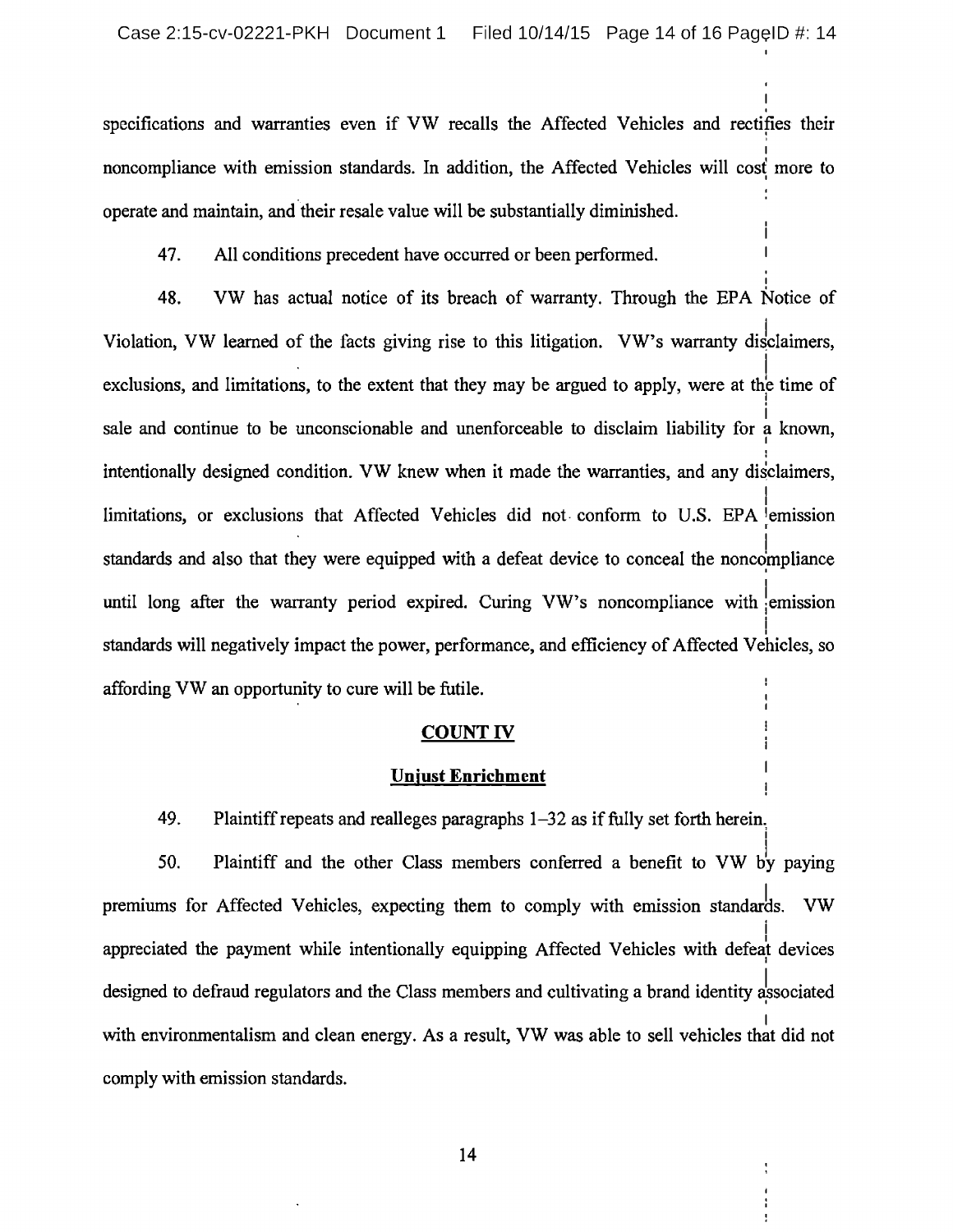51. In equity and good conscience, VW should not retain this benefit to the detriment of Plaintiff and the other Class members. As <sup>a</sup> result, Plaintiff and the other Class meinbers are entitled to disgorge the benefits the Class conferred to VW on account of its fraudulent scheme.

### Request For Relief

WHEREFORE, Plaintiff, individually and on behalf of all others similarly situated, respectfully requests that the Court enter judgment against VW as follows:

a. Certifying the proposed Classes, appointing Plaintiff's Counsel as Class counsel, and appointing Plaintiff as Class Representative;

b. Awarding Plaintiff and the other Class members actual, compensatory, nominal, and consequential damages;

c. Awarding Plaintiff and the other Class members statutory damages;

d. Awarding Plaintiff and the other Class members declaratory and injunctive relief;

e. Revocation of acceptance;

f. Awarding Plaintiff and the other Class members treble or exemplary damages, should the finder of fact determine that VW acted with malice or oppression;

g. Awarding Plaintiff and the other Class members pre-judgment and post-judgment interest on all amounts awarded;

h. Awarding Plaintiff and the other Class members reasonable attorneys' fees, costs, and expenses; and

i. Granting such other relief as the Court deems just and appropriate.

# Jury Trial Demand

Plaintiff, individually and on behalf of all others similarly situated, hereby requests a jury trial, pursuant to Federal Rule of Civil Procedure 38, on all claims so triable.